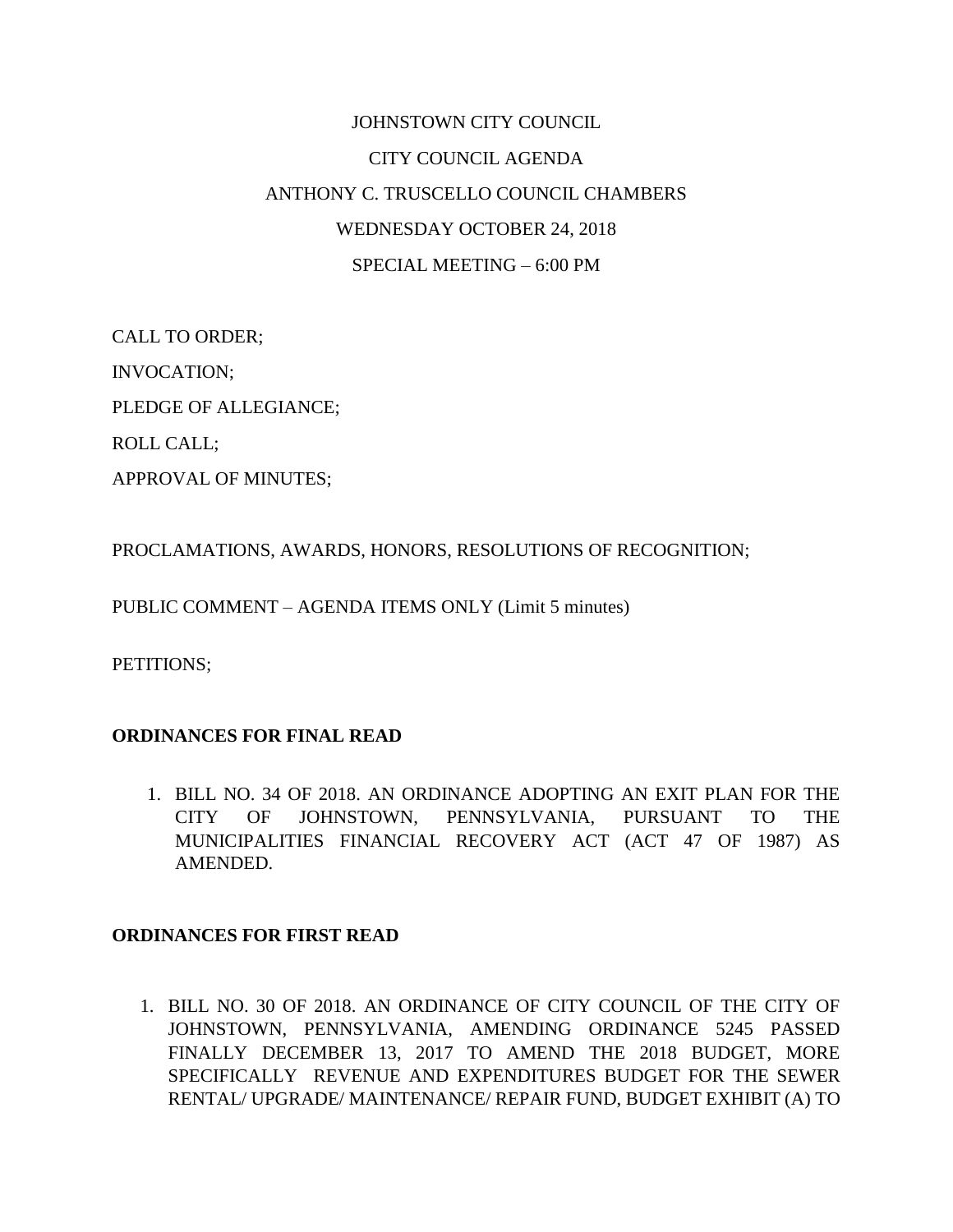REFLECT INCREASED SEWER FUND BUDGET REVENUE DUE TO HIGHER PROJECTED REVENUES FROM SANITATION SEWER UPGRADE CHARGE FEES AND INCREASE OF NON ELIGIBLE PENNVEST RELATED PAVING EXPENDITURE LINE ITEM, AS DETAILED BELOW; AND TO FURTHER REPLACE LANGUAGE REFERENCING THESE MATTERS BEING RESOLVED TO INSTEAD STATE THAT THESE MATTERS ARE ORDAINED AND ENACTED AND CHANGE ANY OTHER LANGUAGE REFERENCING RESOLUTION TO INSTEAD REFERENCE AN ORDINANCE. \*

2. BILL NO. 32 OF 2018. AN ORDINANCE AMENDING ORDINANCE NO. 5245, PASSED FINALLY ON DECEMBER 13, 2017 AND REPEALING AND REPLACING ORDINANCE NO. 5250, PASSED FINALLY ON MARCH 15, 2018; NO. 5253, PASSED FINALLY ON MAY 9, 2018; AND NO. 5257 PASSED FINALLY ON JULY 11, 2018, IN ORDER TO PROVIDE FOR THE PROPER ALLOCATION OF REVENUE AND EXPENSES RELATED TO THE BROAD STREET SEWER PROJECT, SHPO HISTORICAL SURVEY, SALARY CHANGES ARRIVING FROM THE ADOPTION OF COLLECTIVE BARGAINING AGREEMENTS, ADJUST THE EXECUTIVE SECRETARY/ CITY CLERK POSITION AND DEPARTMENT, REALIZE A SHORTFALL OF REVENUE FROM THE RECREATION FUND, REALOCATE FUNDS REFLECTING LACK OF RECEIPT OF 2018 ECONOMIC DEVELOPMENT ASSISTANCE GRANT, AND TO ALLOCATE REIMBURSEMENT FUNDS TO THE 2018 UDAG BUDGET, FOLLOWING PUBLIC NOTICE AND A PUBLIC HEARING.\*

## **RESOLUTIONS;**

1. A RESOLUTION OF CITY COUNCIL OF THE CITY OF JOHNSTOWN, PENNSYLVANIA APPROVING MEMBER APPOINTMENTS TO THE LOAN REVIEW COMMITTEE AS RECOMMENDED BY THE CITY MANAGER OF THE CITY OF JOHNSTOWN, FOR THREE (3) YEAR APPOINTMENTS .\*

MOTIONS;

NEW BUSINESS;

OLD BUSINESS;

PUBLIC COMMENT – NON-AGENDA ACTION ITEMS (Limit 3 minutes)

RECESS/ADJOURNMENT;